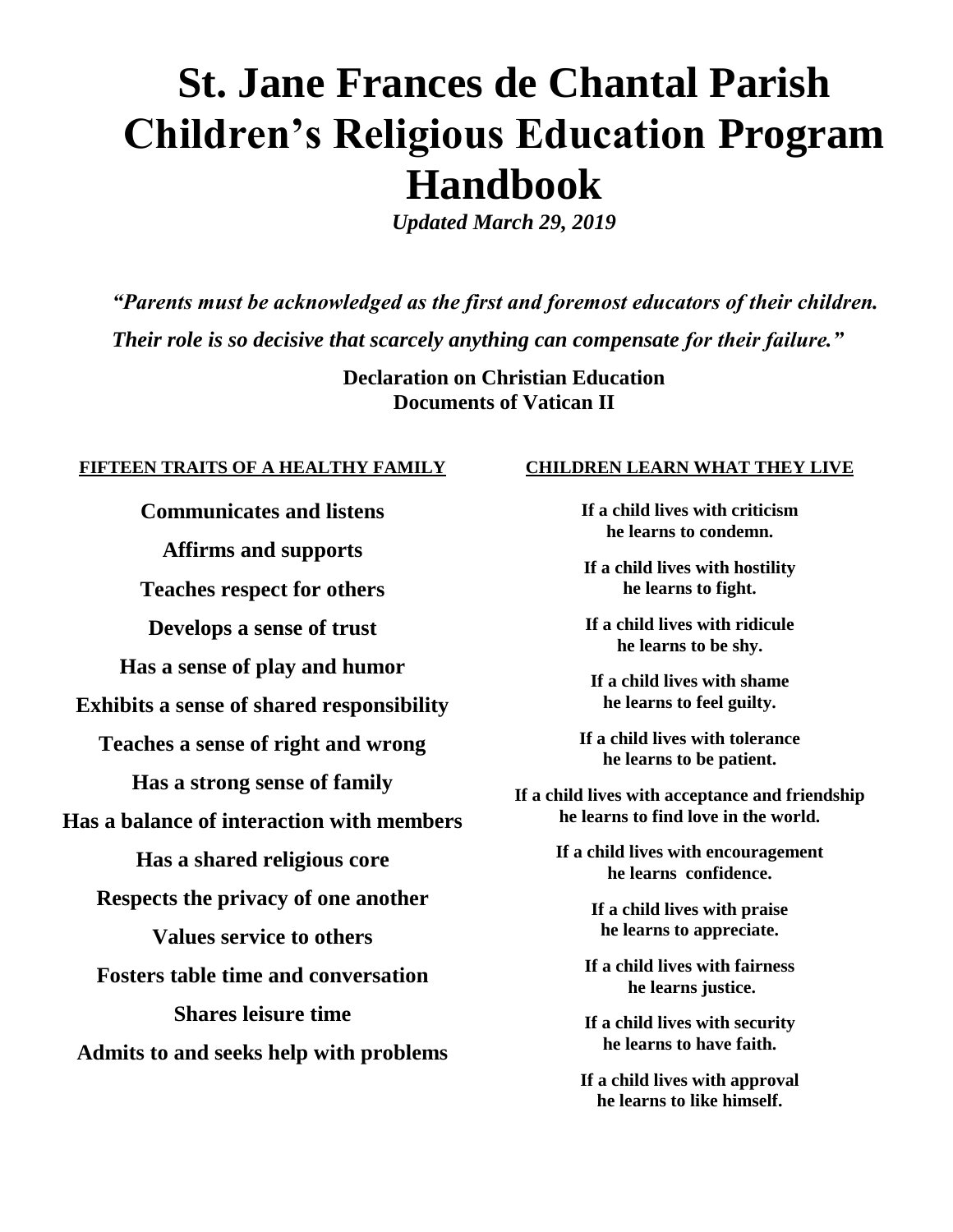# **PHILOSOPHY OF THE CHILDREN'S RELIGIOUS EDUCATION PROGRAM**

The philosophy and major goal of the Parish Religious Education Program at Saint Jane Frances de Chantal Church is to assist parents in teaching our youth to know, to love and to serve God.

In order to achieve this goal, parents and teachers share this responsibility. The Religious Education Program has the responsibility of teaching the Commandments, Sacraments, Creed, Beatitudes, Scripture, Liturgy and Prayer. The most important phase of the students' religious development is the role of the parents to provide a home environment where God is known, loved and served and where faith is able to grow.

To further implement the philosophy, the Religious Education Program must:

- 1. Inspire the awareness of God's presence throughout the program by exemplifying the kindness of Christ through our encounters with the children and with one another.
- 2. Encourage respect for life and learning by our personal example.
- 3. Foster trustworthiness, honesty, and responsibility.
- 4. Expose the students to reasonable values that they may accept as their own.
- 5. Establish a system of spiritual values which should lead toward self-discipline as a student is given more opportunities to make his own decisions.

In order to accomplish these basic goals, the Parish Religious Education Program must have the full cooperation of the parents.

# **ADMINISTRATIVE REGULATIONS**

#### **Admission Policy:**

- The Religious Education Program is open to children of all families registered in Saint Jane Frances de Chantal Parish.
- The program is open to students from  $1<sup>st</sup>$  to  $8<sup>th</sup>$  grade. To complete registration, an applicant must present his/her Baptismal Certificate. It is also required that all health information of any unusual condition be brought to the attention of the Director.

### **The School Calendar:**

 Formal classes begin in September and usually end in the first week of May. A calendar will be provided to each family.

#### **Student Dress Code:**

 Dress needs to be modest, neat and in good taste. All extremes in attire should be avoided and good judgment should prevail. **No cleats.**

### **Discipline:**

- Discipline in the Religious Education Program is to be considered an aspect of moral guidance and genuine pupil development. Respect and courtesy are required from all students.
- In case of misbehavior or use of inappropriate or abusive language by any student, the teacher, Director and parents will counsel with the student to achieve a code of conduct conducive to a good learning situation.

### **Financial:**

 A religious education fee will be assessed each student annually and is payable upon registration. This fee will partially defray the cost of the program. The balance of the expense is covered by your weekly contribution at Mass.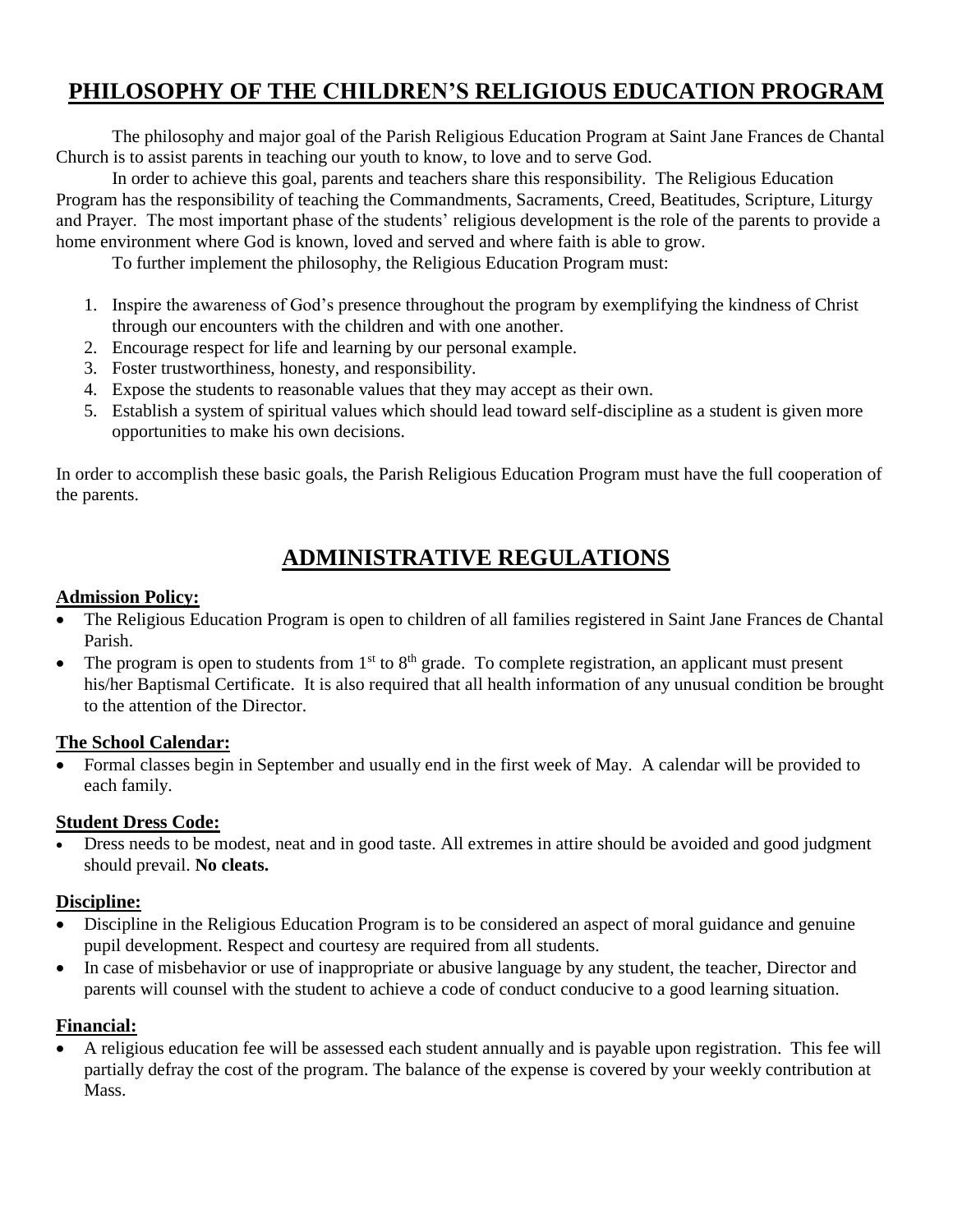# **POLICIES ON ABSENTEEISM 1ST-6TH GRADE**

### **Absences:**

 Attendance will be taken at the beginning of each class period. **A student must be present for 1 hour of instruction in order to be given credit for attendance**. If your child will be absent from class, a phone call to the office is required by one of the parents. Please notify the religious education office on Wednesday/Thursday afternoons at 610-253-7794 ext. 2 or email [kkimmel@rcn.com.](mailto:kkimmel@rcn.com)

### **Sacramental Classes:**

- Third Grade PREP students must attend 90% of the regular classes and any extra classes scheduled (not miss more than three classes).
- **Regular church and class attendance is expected. Reception of sacraments may be deferred if church and class attendance is not evident.**

### **Parent Sacramental Sessions:**

• Parents are required to attend two sessions before each Sacrament in order to assist the children in their reception of the Sacraments.

# **THE INSTRUCTIONAL PROGRAM**

The St. Jane Frances de Chantal Parish Religious Education Program is divided into two instructional levels. Each of the two levels has a properly designated time.

- The **Elementary Level (Grades 1 to 6)** begins at 4:30 p.m. and ends at 5:45 p.m. on Wednesday/Thursday afternoons in the school building.
- The **Seventh and Eighth Grade Program** is conducted at St. Jane School approximately twice a month on Sundays. Class time is normally an hour and forty minutes, unless otherwise noted.

# **Lateness and early dismissal:**

- Religious Education should be a priority. Therefore, it is expected that students arrive on time and stay for the entire class.
- A parent note should be given to the teacher in the event that the student must leave class early. This should not be a habitual request. The parent must report to the office to meet and sign the child out. A student may be asked to repeat the grade if there are excessive latenesses / early dismissals.

# **\*\*Emergency School Closing\*\*:**

- In case of an emergency situation, listen to local stations **WEEX**, **WEST or WFMZ (CHANNEL 69).**
- **CCD is canceled, if St Jane Frances School is closed or dismissed early, due to inclement weather.**

# **Homework Policy:**

 Each individual teacher at the beginning of the school year will announce their homework policy. It is the responsibility of the parents to see that all assignments are completed.